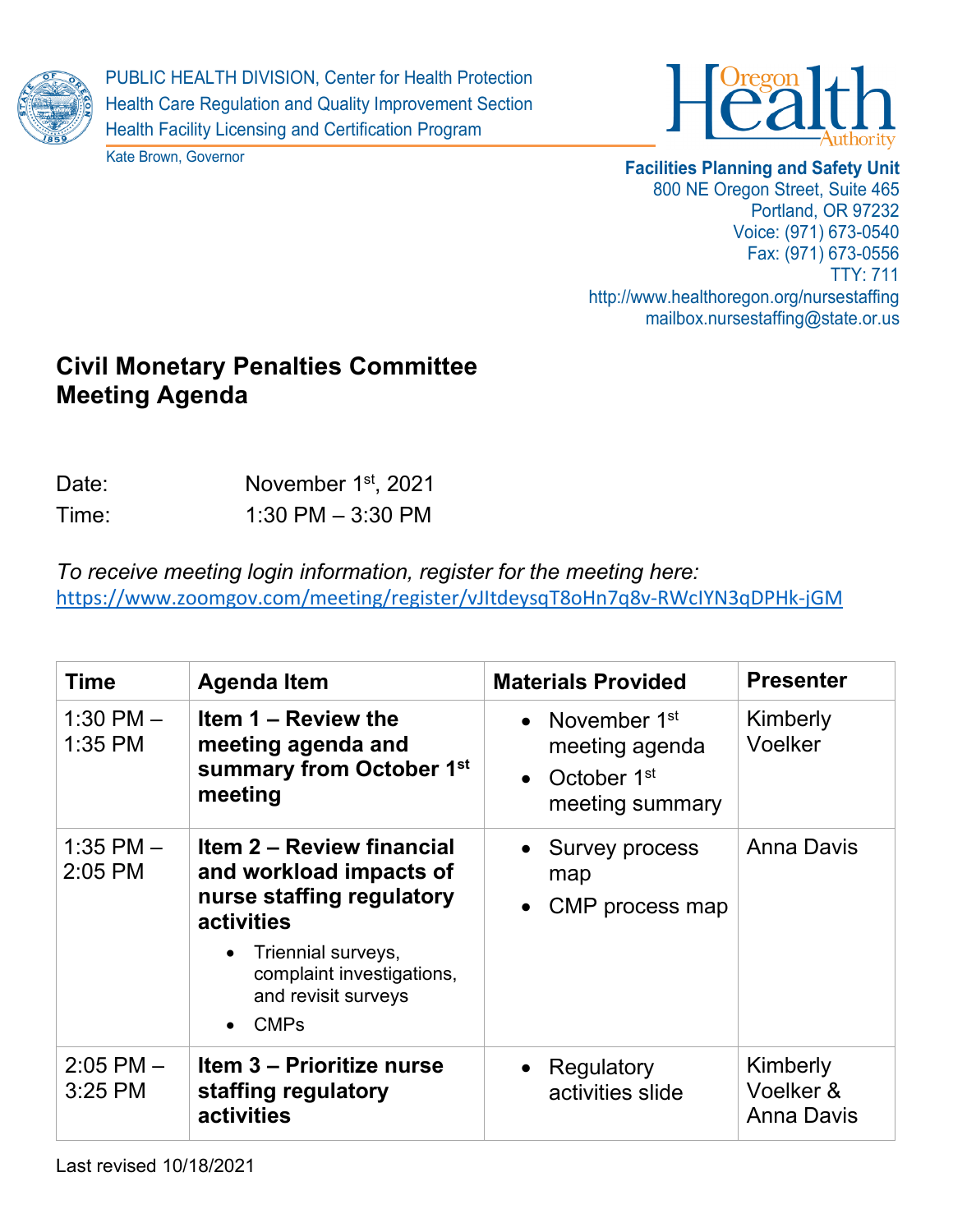| $3:25$ PM $-$ | Item 4 – Summarize action | Kimberly |
|---------------|---------------------------|----------|
| $\pm$ 3:30 PM | items, next steps         | Voelker  |
| $3:30$ PM     | <b>Meeting adjourned</b>  |          |

# **Upcoming Meetings**

- *NSAB Civil Monetary Penalties Committee – November 19, 2021: 10:00 AM – 12:00 PM*
- *NSAB Quarterly Meeting – January 26th, 2022: 1:00 PM – 5:00 PM*

Everyone has a right to know about and use Oregon Health Authority (OHA) programs and services. OHA provides free help. Some examples of the free help OHA can provide are:

- Sign language and spoken language interpreters
- Written materials in other languages
- Braille
- Large print
- Audio and other formats

If you need help or have questions, please contact Kimberly Voelker at 971-803-0914, 711 TTY or [kimberly.n.voelker@state.or.us](mailto:kimberly.n.voelker@state.or.us) at least 48 hours before the meeting.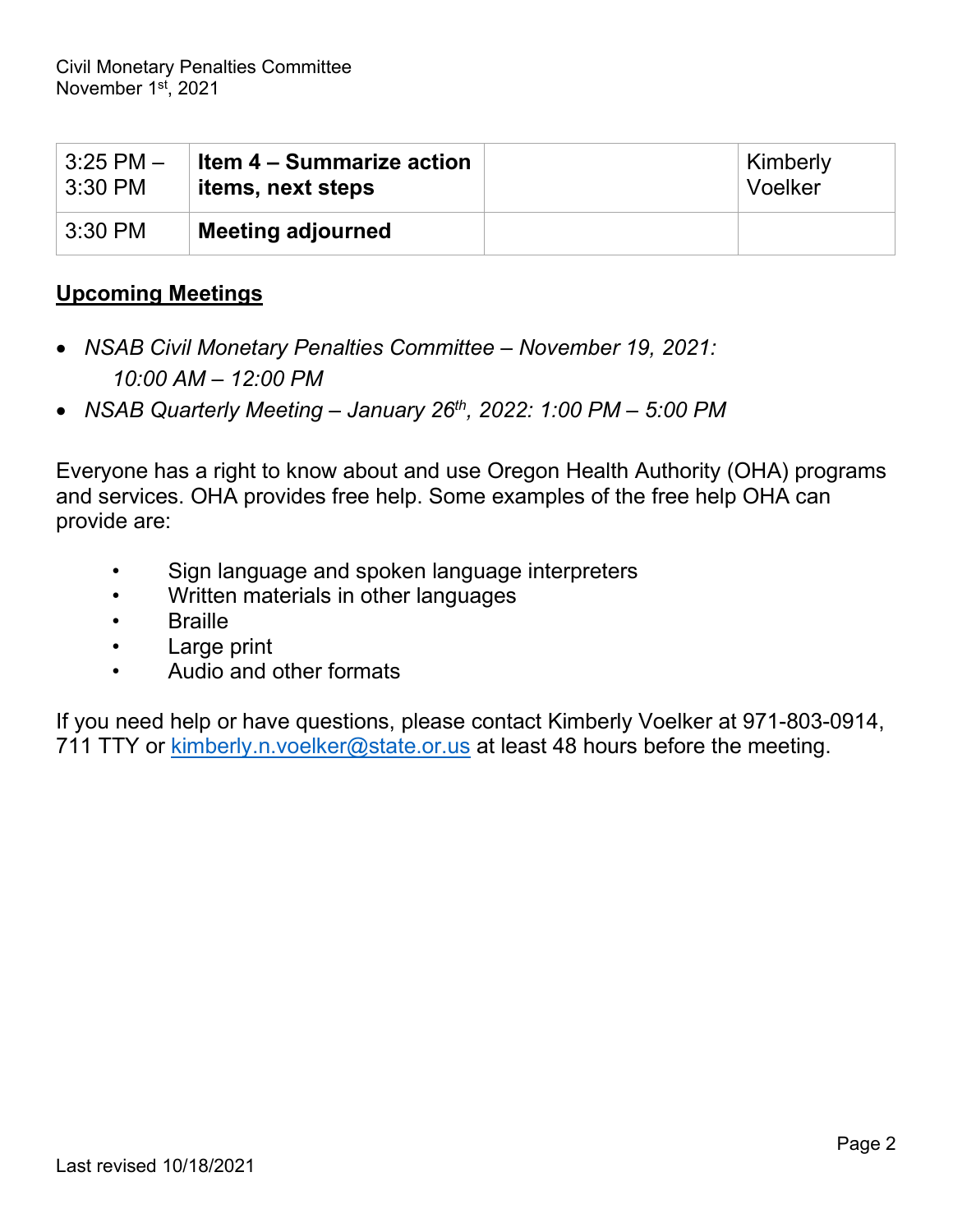

Kate Brown, Governor

**Survey & Certification Unit** 800 NE Oregon Street, Suite 465 Portland, OR 97232 Voice: (971) 673-0540 Fax: (971) 673-0556 TTY: 711 http://www.healthoregon.org/nursestaffing mailbox.nursestaffing@state.or.us

#### **Oregon NSAB Civil Monetary Penalties Committee**

*October 1st, 2021 1:30 PM – 3:30 PM*

#### Meeting Summary

| Members present | Jenni Word, RN; Barbara Merrifield, MSN, RN; MSN; Kelsey Betts, RN;<br>Uzo Izunagbara, RN           |
|-----------------|-----------------------------------------------------------------------------------------------------|
| Members absent  | Debbie Robinson, RN; Rob Campbell, CP, ADN, RN                                                      |
|                 | PHD staff present   Dana Selover, MD, MPH; Anna Davis, JD; Kimberly Voelker, MPH; Belle<br>Shepherd |

| Guests present | Ruth Miles (Salem Health); Nancy Mitchell (Santiam Hospital); Danielle |
|----------------|------------------------------------------------------------------------|
|                | Meyer (OAHHS)                                                          |

**Agenda Item 1** *Review the meeting agenda and summary from September 10th meeting* The meeting was conducted as an online Zoom meeting with computer or phone audio options. The meeting was called to order and members confirmed their presence on the meeting via roll call. All other individuals present identified themselves via Zoom registration. K. Voelker reviewed the agenda with the committee members and summary from the previous meeting.

**Agenda Item 2** *Discuss Table 1 – Civil Penalty Assessments and advise on objective measurements for Table elements*

A. Davis provided guidance on what was meant by "reasonable belief" in statute and stated that in terms of the nurse staffing statute, it means that a reasonable person would believe that safe patient care has been or may be negatively impacted. She emphasized that OHA would need evidence to support the reasonable belief.

K. Voelker presented the Table 1 – Civil Penalty Assessments found in rule language. Committee members stated that their belief that mandatory overtime would negatively impact safe patient care, but drew a distinction between a single nursing staff member experiencing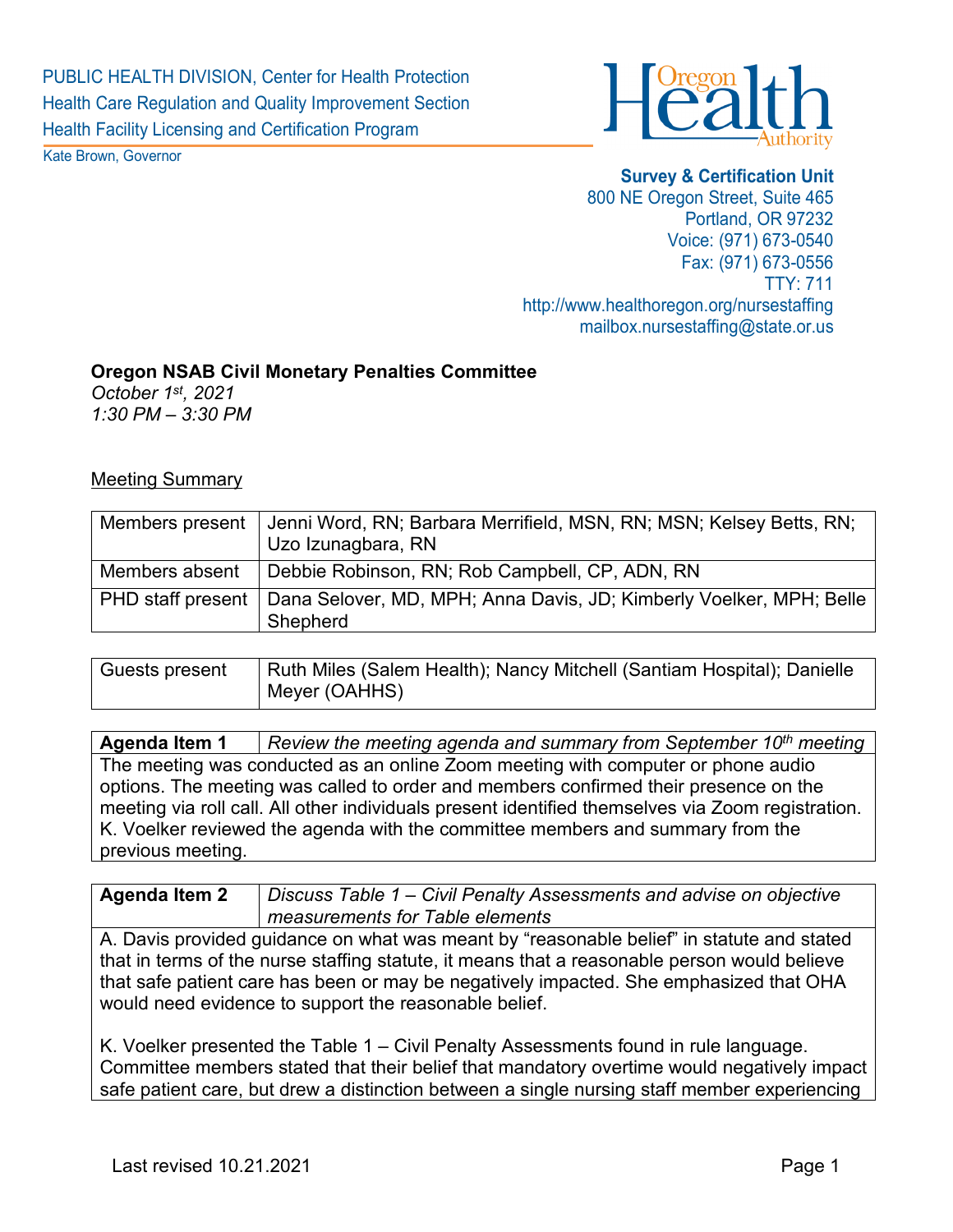Oregon Nurse Staffing Advisory Board Civil Monetary Penalties Committee Meeting Summary – October 1<sup>st</sup>, 2021

mandatory overtime versus multiple nursing staff members. Committee members agreed that failing to post the complaint notice was not related to safe patient care. The committee also discussed violations related to the nurse staffing committee. K. Voelker and A. Davis explained that OHA would have difficultymeasuring whether the committee had as its primary consideration the provision of safe patient care as that requires an understanding of the committee's mental status, and committee members agreed that it would be challenging to assess for the purposes of civil monetary penalties.

### **Agenda Item 3** *Advise on factors that may impact size of CMP imposed*

K. Voelker shared the old CMP matrix and presented the CMP factors handout. Committee members discussed the factors that may impact the size of CMP imposed, including survey type, repeated noncompliance, priority tags identified by the NSAB Process Improvement Committee, and number of licensed hospital beds. Committee members stated that deficiencies cited during a triennial survey and complaint investigation should have the same weight, whereas deficiencies cited during a revisit survey should be more heavily weighted because hospitals would have had an opportunity to address the underlying problem. Similarly, committee members believed repeated noncompliance was more significant than a first finding of noncompliance. Committee members did not think priority tags identified by the PIC should be given additional weight beyond what was already identified by the NSAB CMP Committee. Committee members also believed that hospital size should play a role in the size of CMP imposed and proposed a system where the number of findings was compared to the number of units surveyed.

**Agenda Item 4** *Summarize action items, next steps*

K. Voelker summarized the agenda items reviewed during the meeting and noted that there were no action items. She reminded the committee that the next meeting was November 1, 2021.

**Agenda Item 5** *Meeting Adjourned*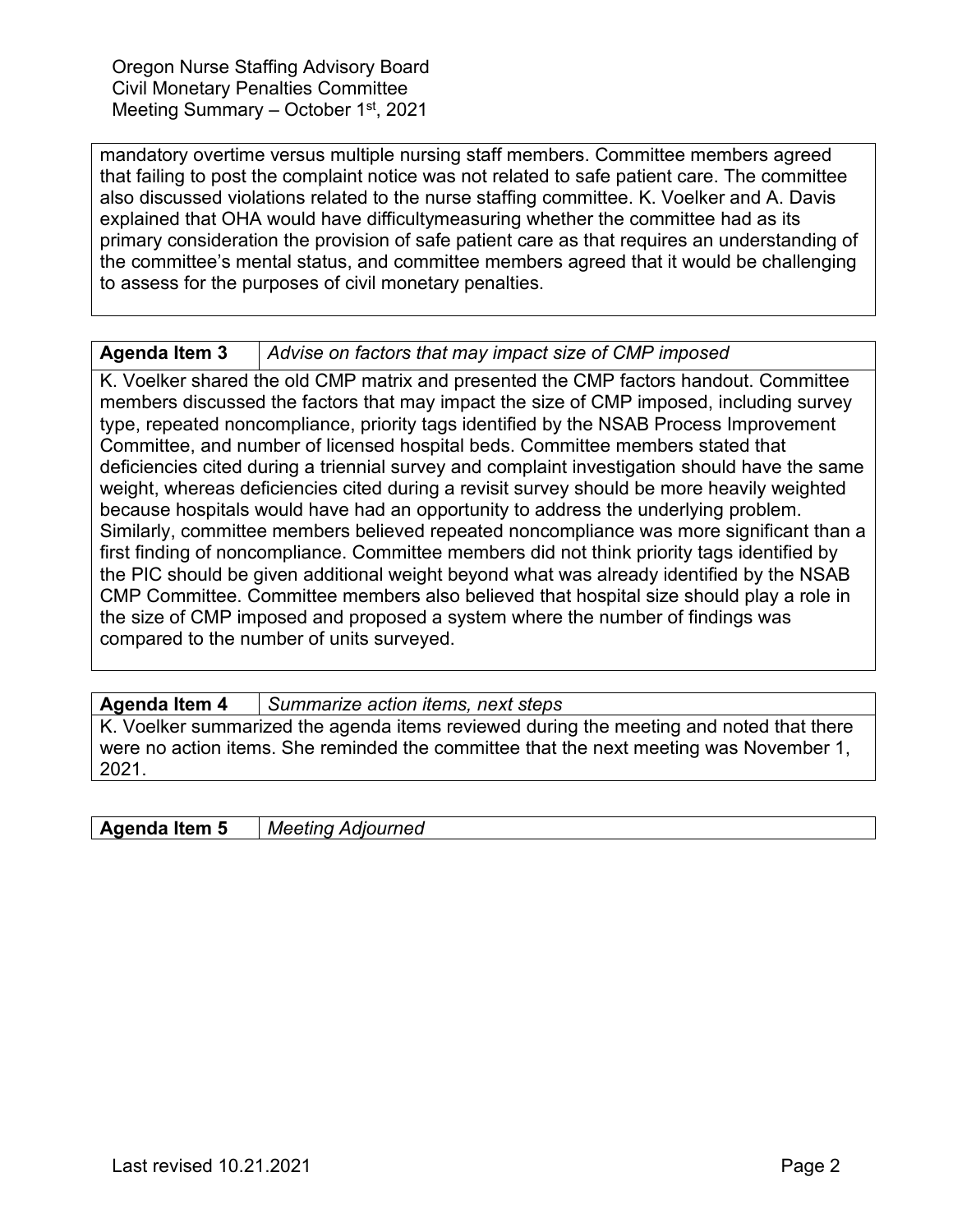